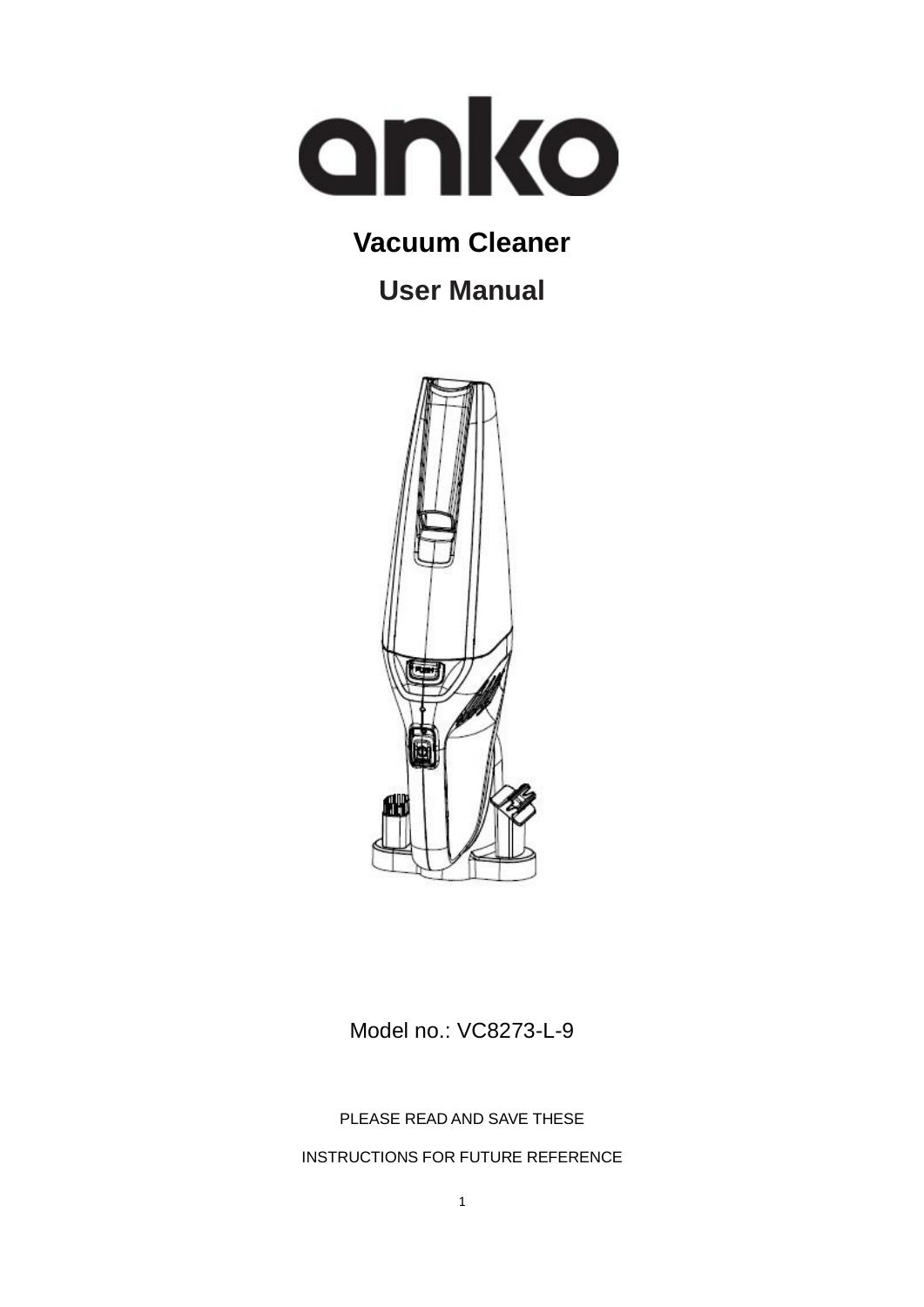### **IMPORTANT SAFEGUARDS**

#### FOR HOUSEHOLD USE ONLY.

This appliance should only be used for domestic cleaning, and must only be used indoors, as described in this user guide.

- 1. Always switch off and remove the charger from the socket before cleaning the appliance or during any maintenance.
- 2. This appliance is not intended for used by persons (including children) with reduced physical, sensory or mental capabilities, or lack of experience and knowledge, unless they have been given supervision or instructions concerning use of the appliances by a person responsible for their safety.
- 3. Children should be supervised to ensure that they do not play with the appliance.
- 4. If the power cord is damaged, it must be replaced by a qualified electrician in order to avoid hazard or the appliance must be disposed.
- 5. Use only the original charger supplied with the appliance.
- 6. Check that your supply voltage is the same as that stated on the charger.
- 7. When charging the appliance, the power switch must be off.
- 8. Never charge the batteries in temperatures above 37°C or below 0°C.
- 9. It is normal for the charger to become warm to the touch when charging.
- 10. Use only attachments provided.
- 11. Static electricity: some carpets can cause a small build up of static electricity. Any static discharge is not hazardous to health.
- 12. Do not use your appliance out of doors or on any wet surface.
- 13. Do no spray with or pick up flammable liquids, cleaning fluids, aerosols or their vapors.
- 14. Do no continue to use your appliance or charger if it appears faulty.
- 15. Do not leave the appliance unattended when in use.
- **16. Never use the appliance without the filters in place!**
- 17. Check the filters are inserted correctly!
- 18. Do empty the Dust Cup regularly for optimal operation of the vacuum.
- 19. Do not replace the batteries with non-rechargeable batteries.
- **20. The vacuum must only be used with the battery charger provided with the product: WJA-Y081750400W.**



**WARNING: Do not recharge non-rechargeable batteries.**



**WARNING: Before charging the product, please make sure your hands are dry.**



**WARNING: Please use the charger supplied with the appliance. Other chargers may cause electrical failure and/or fire.**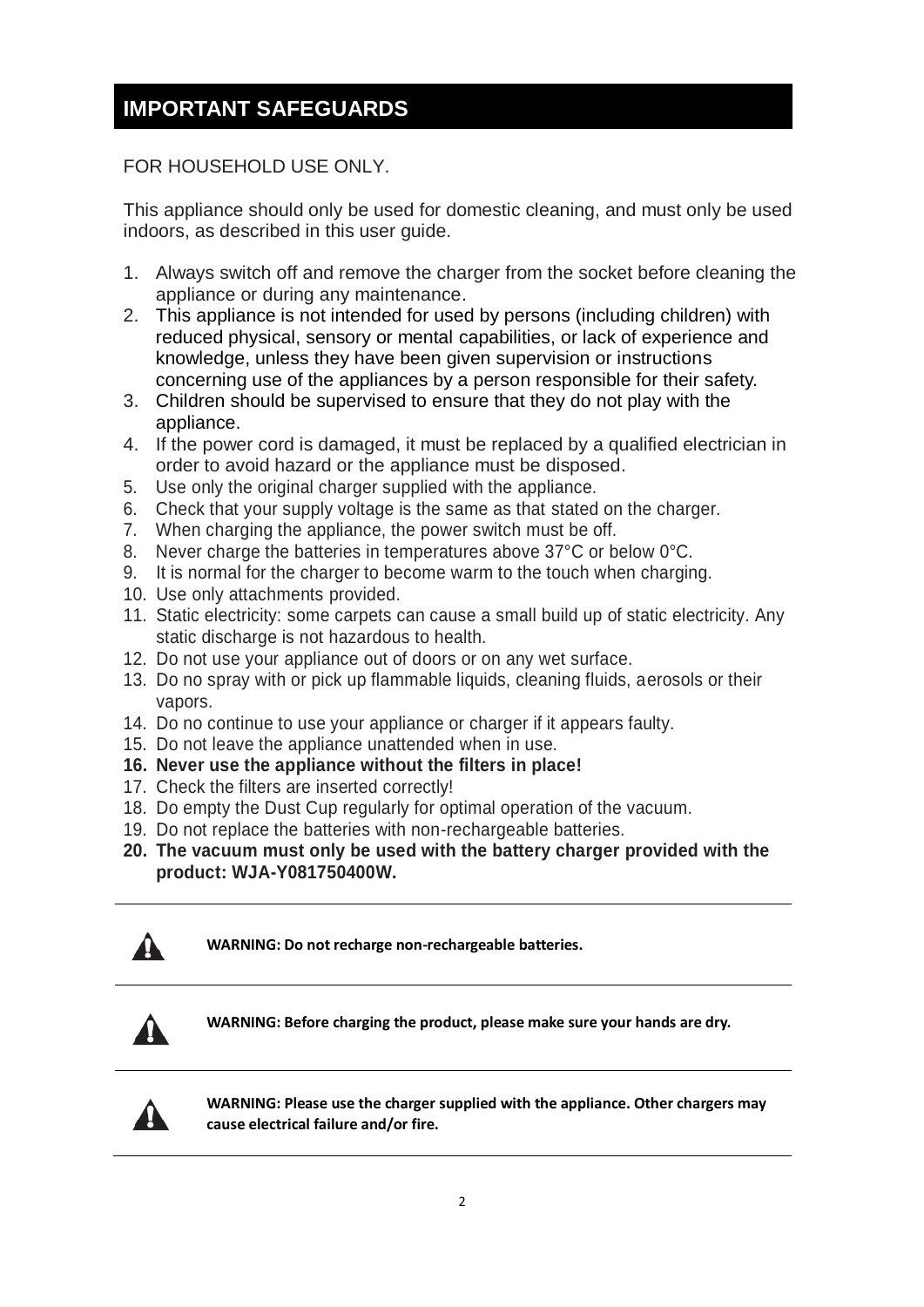#### **End of Product Life Battery Disposal**

If the cleaner is to be disposed of, the batteries should be removed.

The battery should be disposed safely and responsibly.

Used batteries should be taken to a recycling station and not disposed of with household waste. To remove the batteries, please follow below instructions:

#### **IMPORTATNT! Always fully discharge the batteries before removal and ensure the charger is unplugged.**

- 1. Run the vacuum cleaner until it stops. This will fully discharge the batteries.
- 2. Remove the ergonomic handle and the screws, in the main body to open the vacuum cleaner.
- 3. Remove the motor housing and disconnect the cables.
- 4. Remove the batteries from the housing.

**Note:** DO NOT dispose batteries with normal household waste. Contact your local council waste disposal service for proper battery disposal facilities available for our area.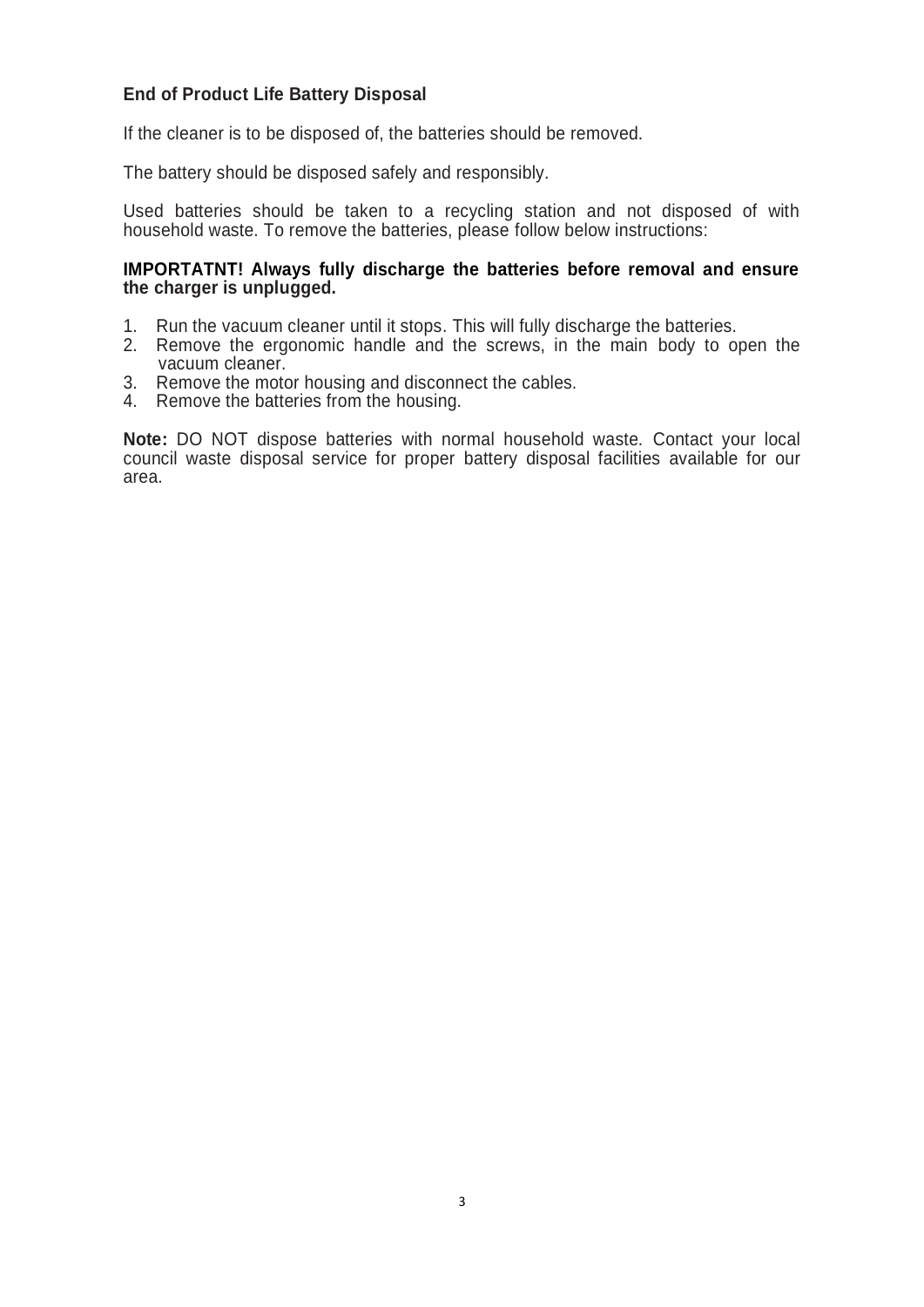### **PARTS**



- **A** Wall mount pack
- **B B** Charger
- **C** Handheld Vacuum
- **D** Flip-up crevice tool
- **E** Brush
- **F** Rubber wiper
- **G** On/Off switch
- **H** Charging/ Power indicator
- **I** Dust cup release button
- **J** Dust cup
- **K** Cloth filter

### **CHARGING THE VACUUM**

Plug the charger into the wall outlet, ensure the voltage of the electricity supply is same as that indicated on the rating label of battery charger. When charging is completed, pull out the battery charger from the socket.

When used for the first time, charge the vacuum cleaner for 6hrs. After first time use the normal charging time is 5Hrs.

The indicator light will flash during charging, it turns to GREEN steady light when fully charged. When the battery level is high, indicator light will remain GREEN, it turns RED when battery level is low. When the battery power is low the Indicator light will flash for approximately 20 seconds before the vacuum cleaner turn off automatically.

**THE PRODUCT NEEDS TO BE CHARGED PERIODICALLY (2 or 3 TIMES A MONTH) TO ENSURE OPTIMUM BATTTERY LIFE, EVEN IF YOU HAVE NO INTENTION OF USING IT FOR A LONG TIME.**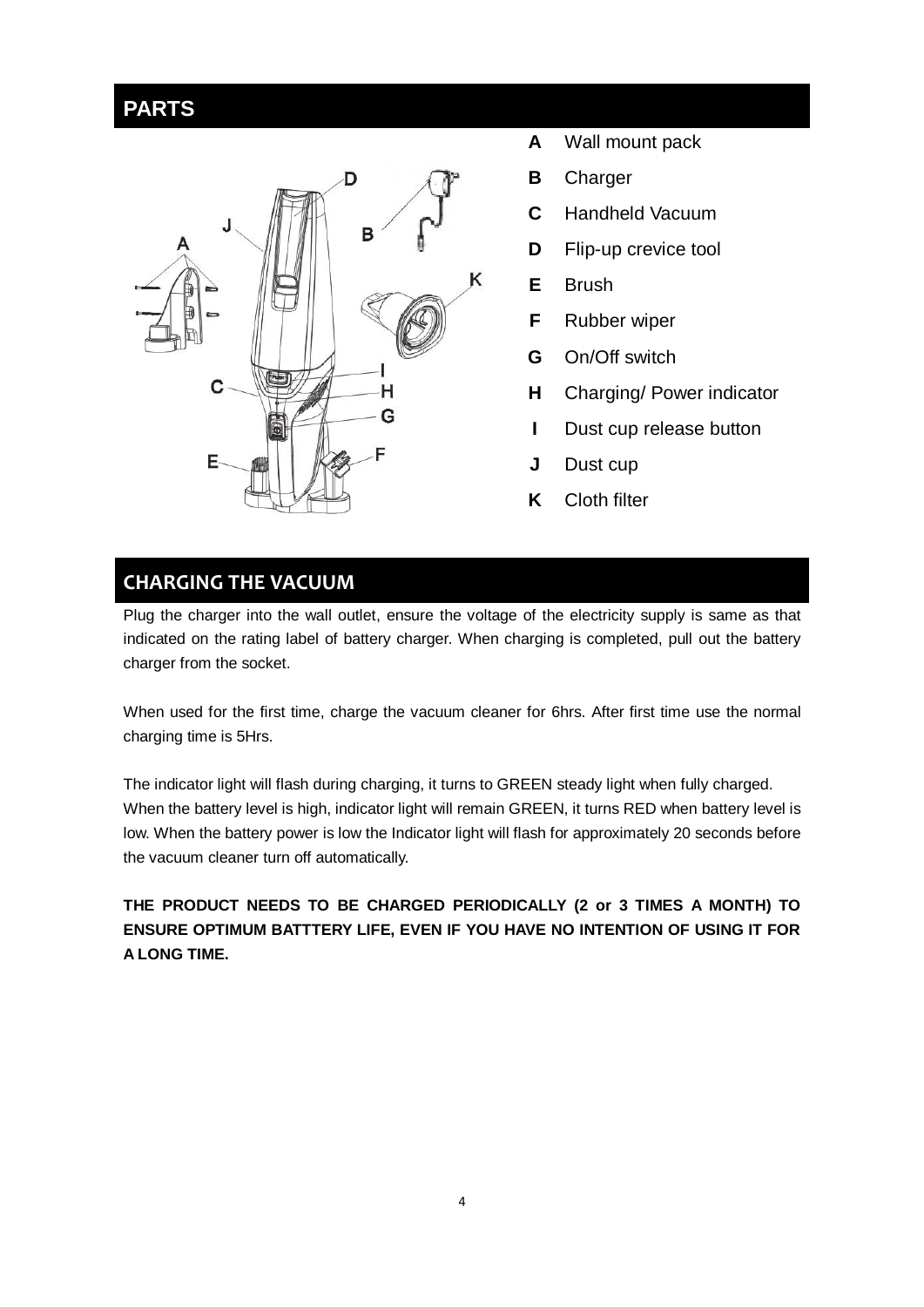### **ASSEMBLY**

### **IMPORTANT! The cloth filter must always be used when operating the handheld vacuum.**

A crevice tool is built into the nozzle and can be flip-down for use.



A rubber wiper was provided for wet suction.

Push the wiper to nozzle, ensuring it is tightly fixed.

A brush was provided for general

Flip-down the crevice tool, then push the brush attachment to crevice tool.

Ensure it is tightly fixed.

cleaning.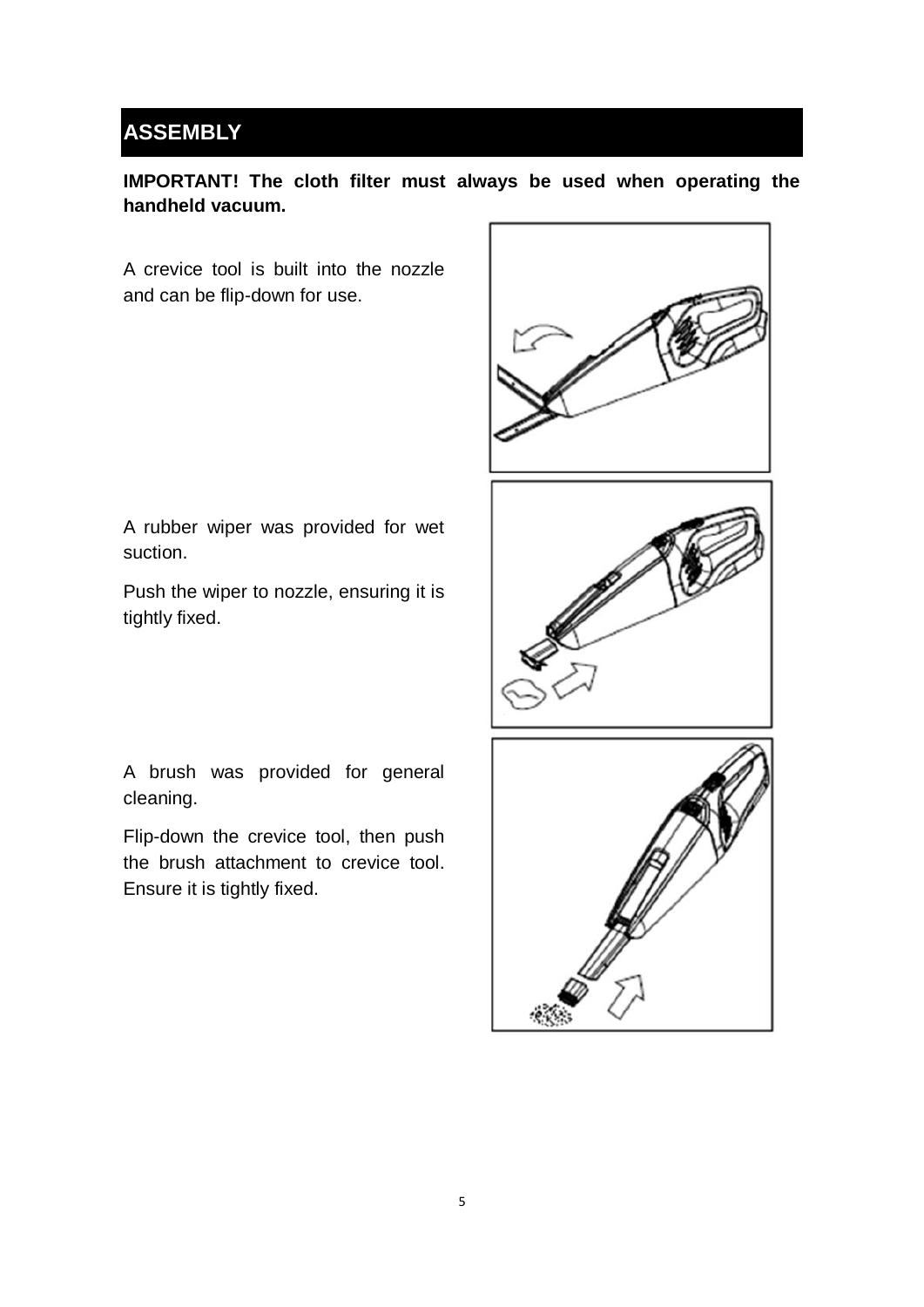### **USING THE VACUUM**

Turn on the vacuum cleaner by sliding the On/Off switch forward.

 $(i.e. "O" = OFF, "I" = ON).$ 

To stop, slide the switch back.

Recharge the vacuum after use.



### **MAINTENANCE**

#### **Emptying the dust cup**

Press the dust cup release button and pull out the dust cup



Pull out the filter.

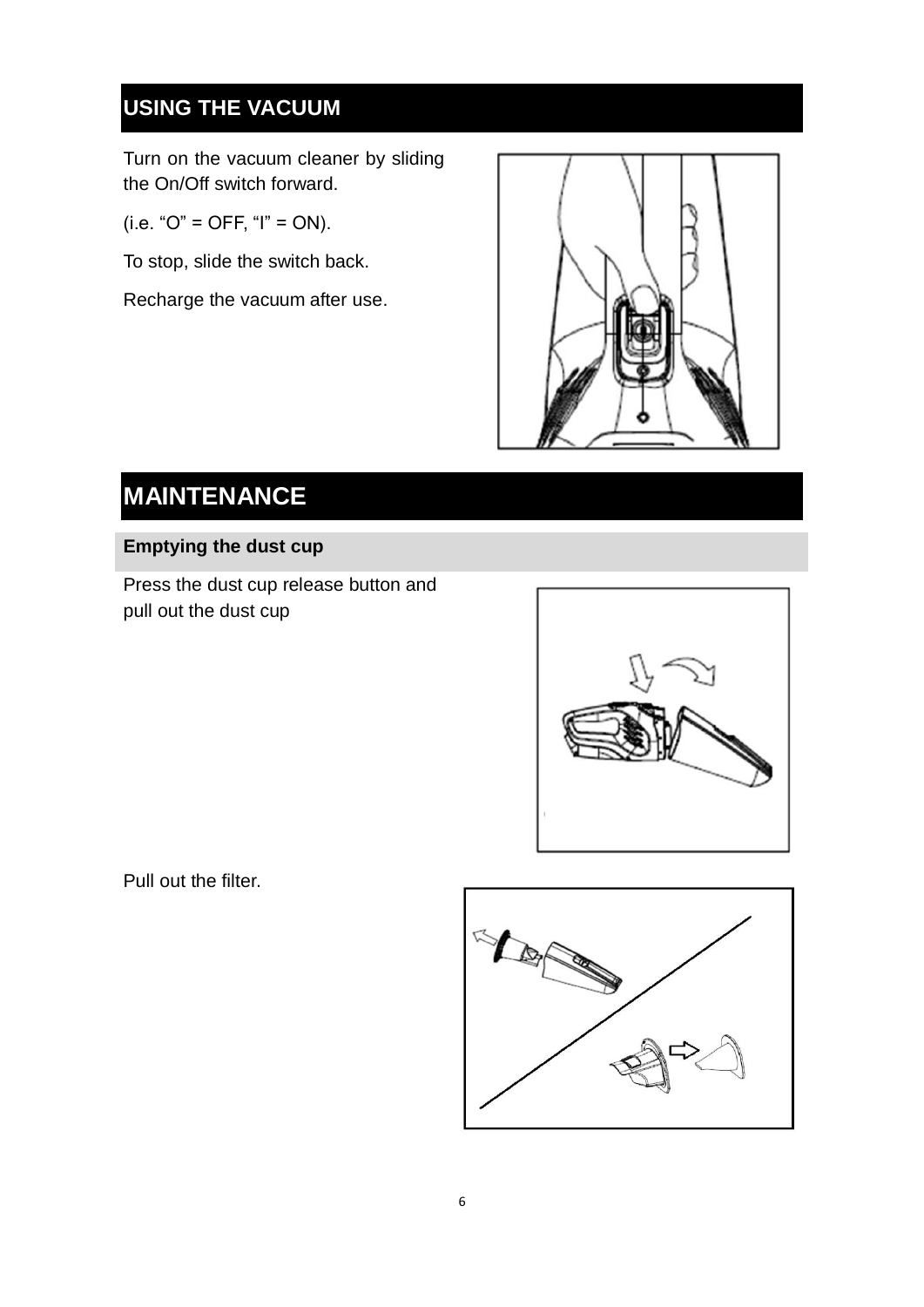Empty the dust cup.



#### **Cleaning the filter**

Wash the filter and dust cup under rinsing water.

**IMPORTANT!** DO NOT wash the main electric motor unit with handle in water or other liquid.



Allow to dry for 24 hours.

Make sure filter and dust cup are dried thoroughly before fitting them back to the unit.

**IMPORTART! Filters must be cleaned regularly for best suction performance and to prevent over-heating and damaging the vacuum cleaner.**

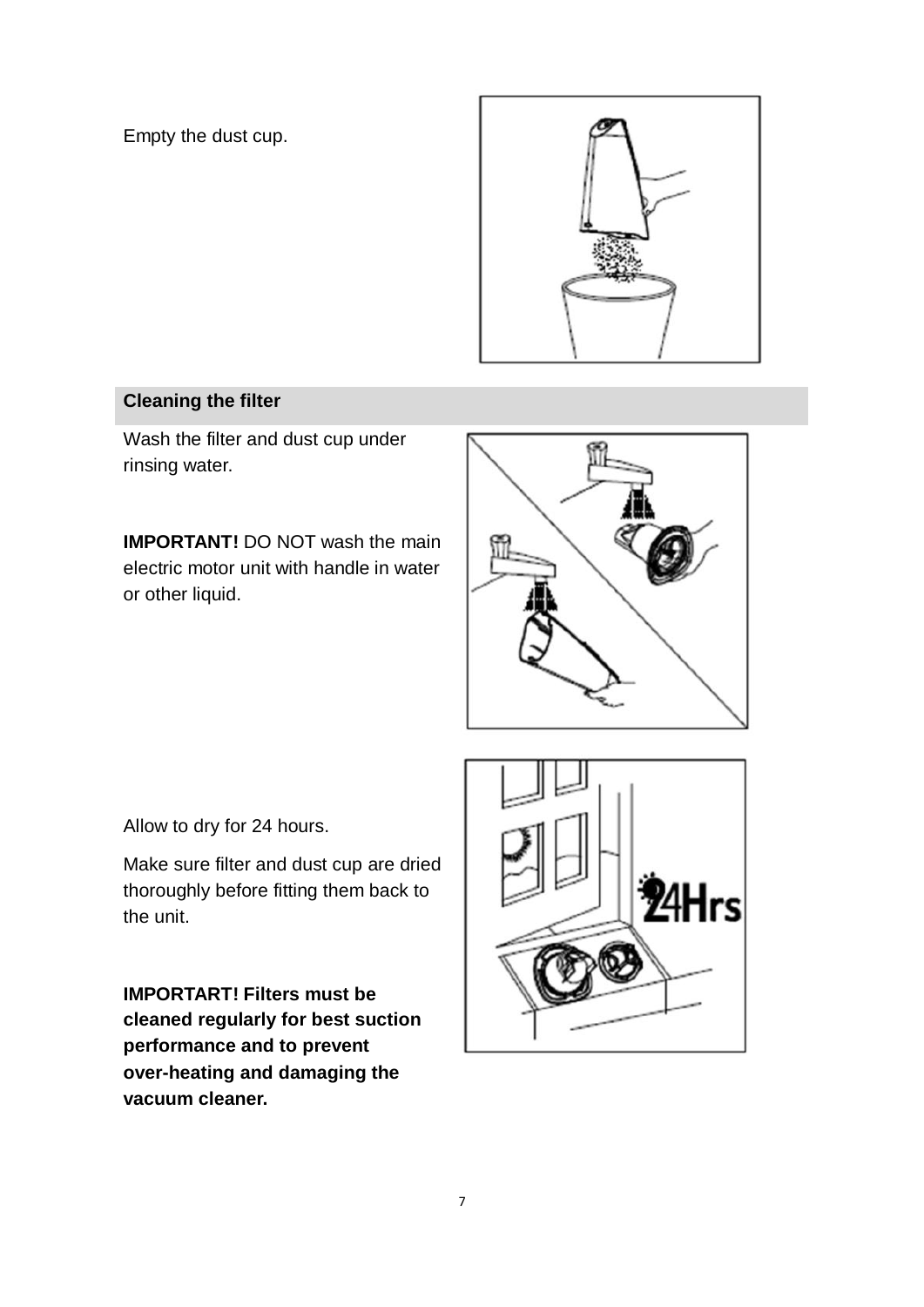## **STORAGE**

#### **Wall Mount**

There is a wall mount accessory supplied with screws and wall plugs.

To install the wall mount bracket, position it on the wall at a suitable height.

Mark the two screw holes through onto the wall. Using a suitable drill (wood drill bit for timber wall, or masonry drill bit for brick / concrete walls, drill three holes Ø6mm and 35 - 40mm deep. Insert the plastic wall plugs into each hole and gently hammer in until they are flush with the wall, place the hanging mount over the holes then insert the screws and tighten up. Do Not Overtighten.

Insert the DC jack through the bottom hole of wall mount bracket, twist in 90deg to hold it at base



Seat the handheld vacuum on the wall mount bracket, the vacuum can start charging in this position.

**IMPORTANT!** If unsure of the above installation process consult a professional person to have it installed.





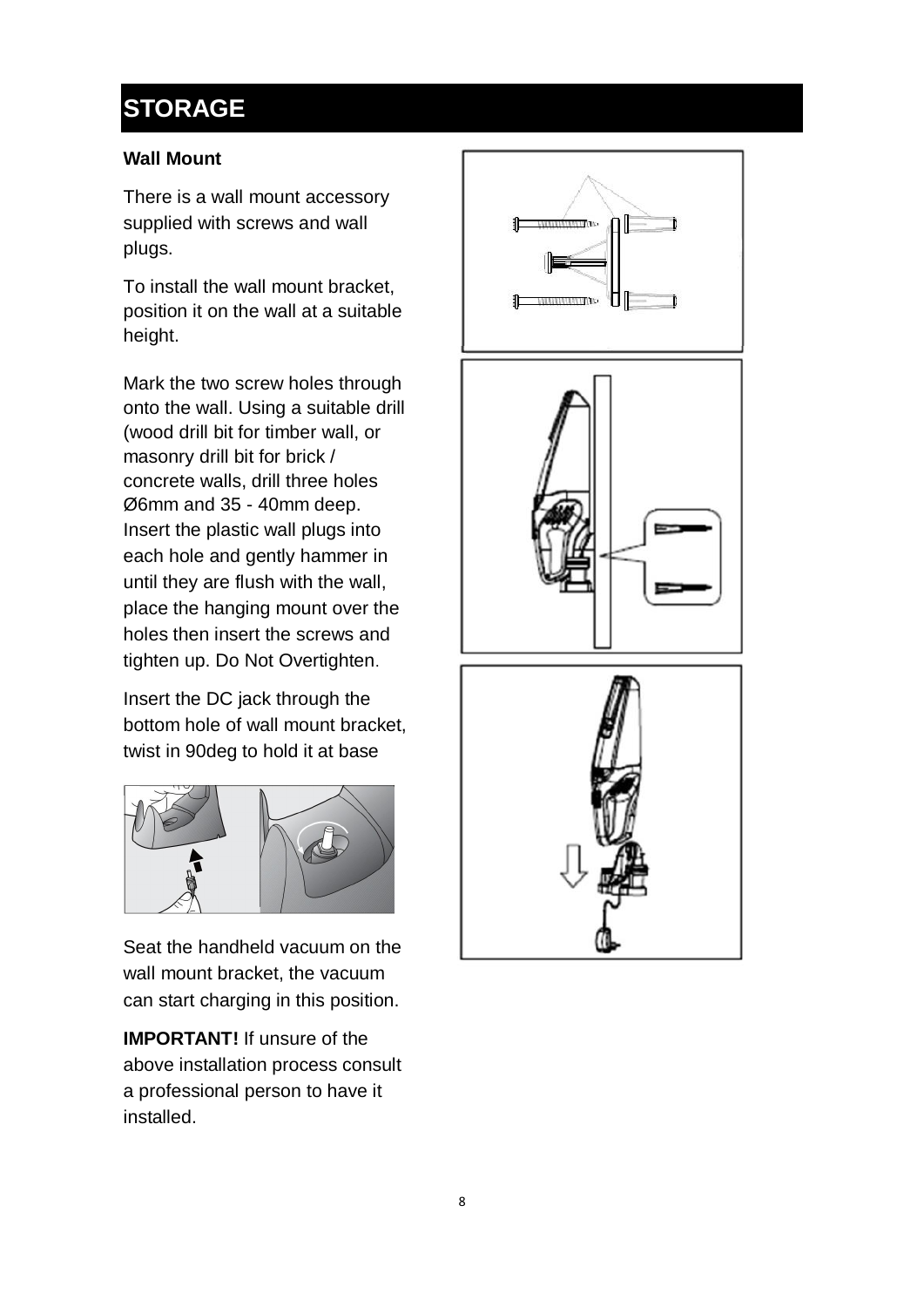## **TROUBLE SHOOTING**

| <b>Problem</b>                            | Possible causes                                           | <b>Solutions</b>                                           |
|-------------------------------------------|-----------------------------------------------------------|------------------------------------------------------------|
| The vacuum cleaner does not<br>switch ON. | 1. The power switch on the<br>unit is not switched to ON. | 1. Try sliding the power switch<br>button to ON again.     |
|                                           | 2. Bad contact to mains power<br>socket/ charger jack     | 2. Check connection and see<br>if battery is fully charged |
| Suction not strong                        | 1. Brush head not correctly<br>fitted.                    | 1. Check brush head had<br>connected to main unit.         |
|                                           | 2. The dust cup is full.                                  | 2. Empty dust cup.                                         |
|                                           | 3. The filters are blocked.                               | 3. Check for any blockages<br>and wash filter.             |

# **SPECIFICATION**

| <b>Model number</b>    | V8273-L-9                   |
|------------------------|-----------------------------|
| <b>Battery</b>         | 14.8V 1300mAh, Li-ion       |
|                        | $(3.7V \times 4cells)$      |
| <b>Working time:</b>   | 15-20min                    |
| <b>Charging time:</b>  | $5-6hr$                     |
| <b>Battery charger</b> | WJA-Y081750400W             |
|                        | Input:100-240V 50-60Hz 16W; |
|                        | Output 17.5V d.c. 400mA     |